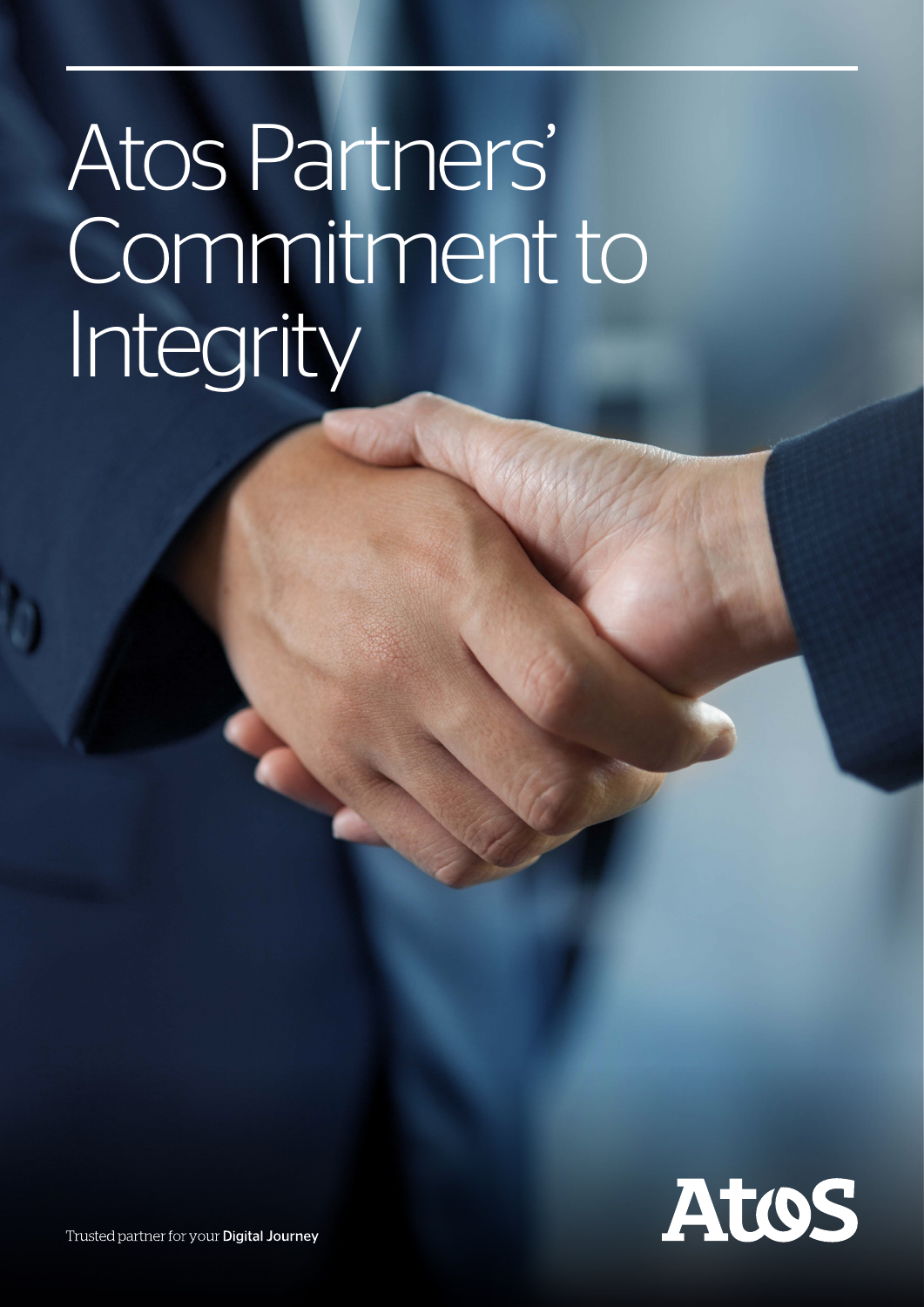## Table of content

- 1 Introduction
- 2 Scope of Atos Partner's Commitment to Integrity
- 3 Commitment from Atos Partners

### 4 Integrity Principles

### 4.1 Human Rights

- 4.1.1 Prohibition of child labor
- 4.1.2 Prevention of forced, bonded or compulsory labor
- 4.1.3 Respect of employees' individual rights
- 4.1.4 Respect of employees' collective rights
- 4.1.5 Prevention of harassment and discrimination, promotion of inclusion and accessibility
- 4.2 Health and safety of individuals

### 4.3 Business integrity

- 4.3.1 Prohibition of corruption and bribery
- 4.3.2 Protection of data and privacy
- 4.3.3 Fair competition
- 4.3.4 Compliance with sanctions and export control regulations
- 4.3.5 Conflict mineral regulations
- 4.3.6 Loyalty in business relationship

### 4.4 Environment

# 5 Potential violations – Atos Group Alert System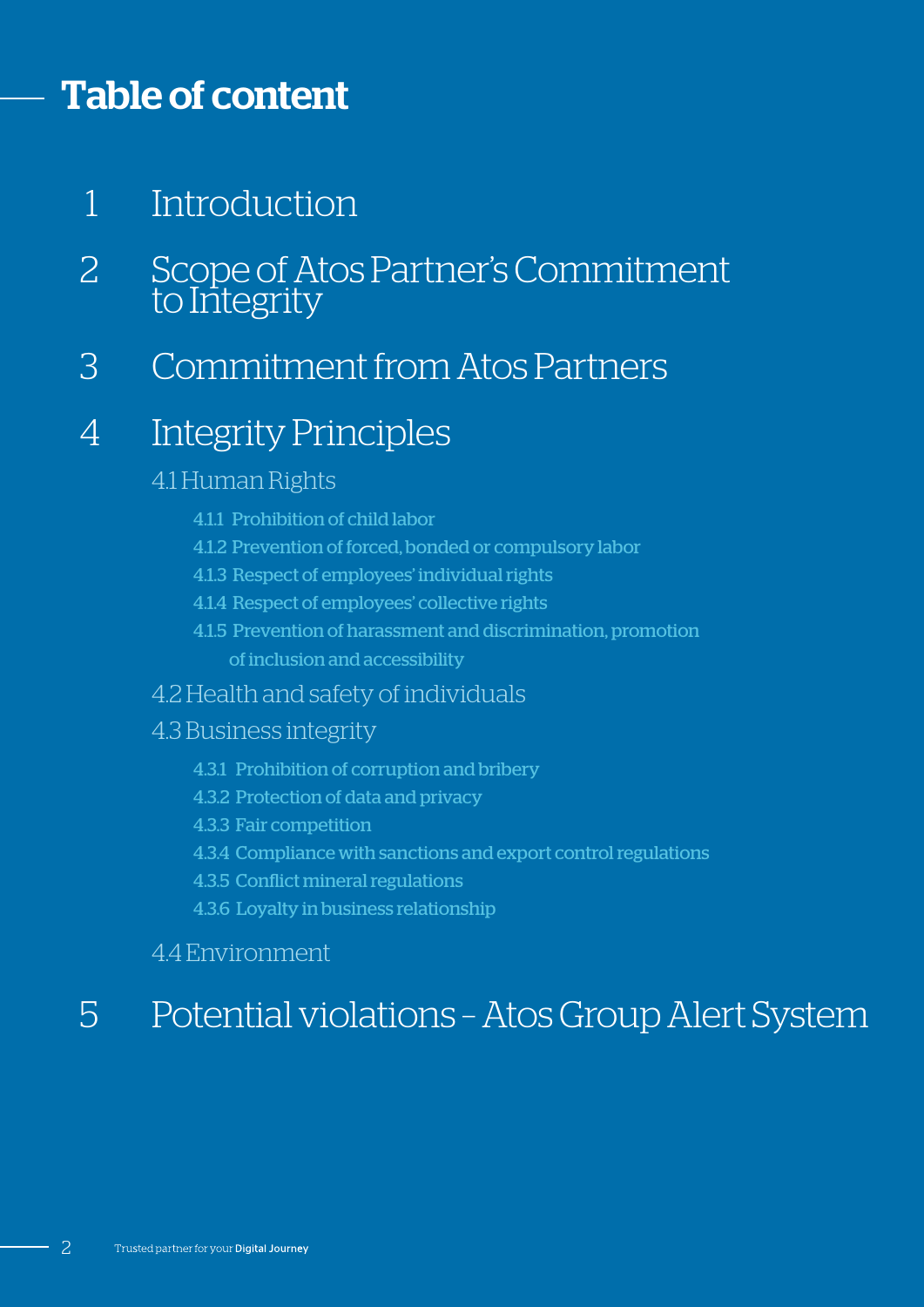# **Introduction**

"The purpose of Atos is to help design the future of the information space. Its expertise and services support the development of knowledge, education and research in a multicultural approach and contribute to the development of scientific and technological excellence. Across the world, the Group enables its customers and employees, and members of societies at large to live, work and develop sustainably, in a safe and secure information space."

> Atos' purpose (Raison d'être) approved at the Atos 2019 Annual General Meeting

Atos' purpose describes how its operations in their entirety contribute to the common interest.

As a global leader in secure and decarbonized digital with a range of marketleading digital solutions along with consultancy services, digital security and decarbonization offerings, Atos strives to conduct its business sustainably, responsibly and ethically.

Atos has a leading position within its sector in all Environment, Social and Governance (ESG) relevant criteria.

Atos has formalized its commitment to integrity, notably through its [Code of](https://atos365-my.sharepoint.com/personal/willem_loorbach_atos_net/Documents/Documents/Insert link to : https:/atos.net/wp-content/uploads/2021/04/atos-code-of-ethics-mar-2021.pdf)  [Ethics](https://atos365-my.sharepoint.com/personal/willem_loorbach_atos_net/Documents/Documents/Insert link to : https:/atos.net/wp-content/uploads/2021/04/atos-code-of-ethics-mar-2021.pdf), which materializes the requirements in terms of ethical behavior from its employees, and through this Atos Partners' Commitment to Integrity, which sets out the ethical commitment that Atos expects its Partners, as defined below, to take prior to entering in contractual relationship with them.

This Atos Partners' Commitment to Integrity also aims to support Atos efforts to decarbonize its supply chain in line with Atos Decarbonization commitments to become Net Zero by 2028 and Atos Science-based targets to curbing global temperature rise to 1.5°C by reducing its total emissions by half until 2025.

More broadly, it is a key part of Atos' Vigilance Plan, which has been developed and is monitored on a continuous basis to identify, prevent and mitigate the risks arising from Atos own activities and supply chain, relating to violations of human rights, health and safety of individuals and the environment.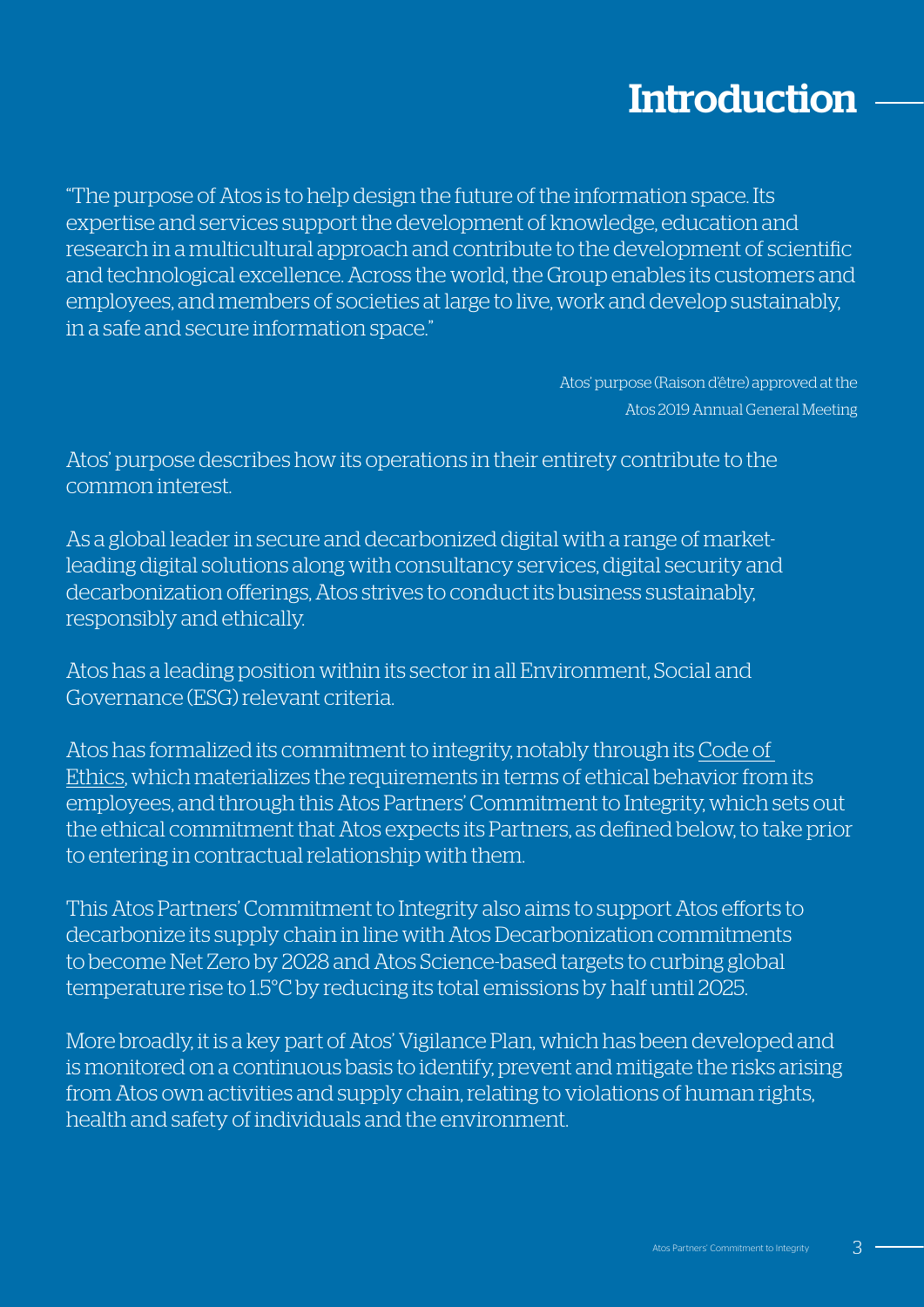# Purpose and scope

As Atos Partners play a key role in allowing Atos to deliver services in line with its ethical and sustainable standards, they are expected to commit along with the principles set forth in this Atos Partners' Commitment to Integrity, and acknowledge that such commitment is an essential part of the contractual relationship.

Atos' suppliers further acknowledge that such commitment will be considered for the purpose of the assessment conducted by Atos to monitor Corporate Social Responsibility (CSR) risk related to its supply chain.

More broadly, as Atos has committed to follow the ten principles of the UN Global Compact since 2010, it expects its Partners to abide by the same principles with respect to human rights, labor standards, protection of the environment and anticorruption.

In this document, "Atos Partner" refers to any Atos commercial partner, including but not limited to: suppliers, subcontractors, clients, resellers, distributors and business partners ...

# Commitment from Atos' Partners

Atos' Partners hereby commit to comply with the principles set forth in this Atos Partners' Commitment to Integrity to the extent applicable to them (the "Principles") throughout the term of the contract, such term including any renewal or extension. They will take the necessary internal measures to ensure that their officers, employees and representatives will comply with the same.

They acknowledge that they are expected to follow the ten principles of the UN Global Compact with respect to human rights, labor standards, protection of the environment and anticorruption, and to inform and encourage their direct business partners to follow these principles.

Atos' Partners, other than customers who are already bound by similar provisions under their main contract with Atos, acknowledge that the above commitment is an essential part of the contract, so that non-compliance with any of these will constitute a breach of their contractual obligations, such as to entail, according to its severity, the termination of the contract

#### Additional requirement concerning Atos' suppliers

As key stakeholders in Atos' ecosystem, Atos' suppliers further acknowledge that they may be requested to be assessed by Atos preferred expert third party EcoVadis at least every second year, which will allow Atos to measure their CSR risk in the areas of Environment, Labor and Human rights, Ethics and Sustainable Procurement, and will be asked to implement corrective action plans and to be re-assessed within twelve months if the score is below Atos expected standard (40/100).

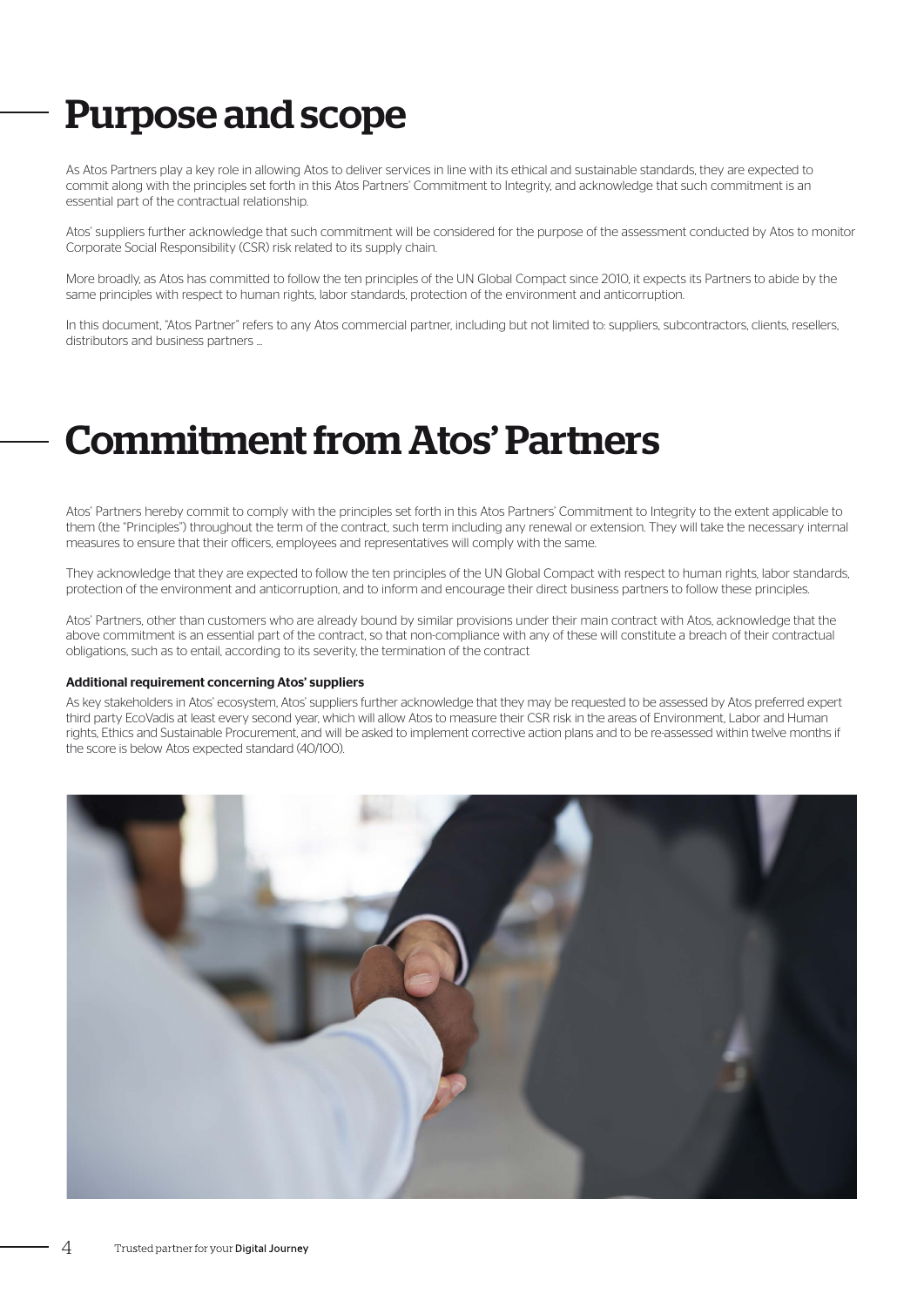# Integrity Principles

The Principles, which Atos Partners' commit to comply with are set out below.

### Human Rights

Atos Partners must support and respect the protection of internationally proclaimed human rights in dealing with all their stakeholders; and take appropriate measures to ensure they are not complicit in human rights abuses. They must comply with the principles of the Universal Declaration of Human Rights of 1948 and with the International Labor Organization (ILO) Declaration on Fundamental Principles and Rights at Work. They must refuse any form of cruel, inhuman or degrading practices, such as corporal punishment, bullying, moral and sexual harassment, labor under constrain or threat, and more general prevent any commission or complicity in human rights violations.



Atos Partners must not use child labor. They must comply with the minimum age requirement, as defined by applicable laws and regulations. The strictest standards among applicable local, national and international laws shall apply, meaning that the laws providing for the highest age limit shall be observed.

#### Prevention of forced, bonded or compulsory labor

Atos Partners must ensure that they do not use forced, bonded or compulsory labor in their operations. They shall allow their employees to leave employment whenever they choose, and not require them to lodge deposits, money or papers with their employer, unless required by local laws or regulations.



Atos Partners must ensure decent working conditions and compensate workers fairly, and at a minimum in accordance with applicable wage and working hours laws and regulations, and address eventual systemic inequalities. They shall not require employees to work more than the legally permitted maximum number of hours a week. Atos Partners must provide fair and equal wage and guarantee the applicable national statutory minimum wage. They should comply with labor law during recruitment and also for the term of the fulfillment of the employment contract.

#### Respect of employees' collective rights

Atos Partners must ensure that employees' collective rights are respected, such as freedom of expression, freedom of association and right to collective bargaining. Any workers and employees are entitled to be represented, and form and join any social organization. Partners must comply with regulations guaranteeing individual and collective liberties, including the management of working hours, remuneration, training, trade union rights, hygiene and safety.

#### Prevention of harassment and discrimination, promotion of inclusion and accessibility

Atos Partners must prevent any form of harassment, including sexual harassment, and/or bullying in the workplace to align with the zero discrimination approach outlined in the Atos [Code of Ethics](C:\Users\A581816\AppData\Local\Microsoft\Windows\INetCache\Content.Outlook\Z7A1FN4X\Insert link to : https:\atos.net\wp-content\uploads\2021\04\atos-code-of-ethics-mar-2021.pdf). They must treat all their employees fairly and equitably in accordance with local laws to prevent discrimination against any individual or group, and actively seek to promote inclusion, gender equality, accessibility and ethics in the workplace.

#### Additional requirement concerning Atos' suppliers

As signatory of the ILO Global Business Disability Network agreement, Atos is committed to being a leader in accessible digital products and services and ensuring that these are barrier free. Accordingly, Atos suppliers may be asked to provide accessibility [conformance reports](https://eur01.safelinks.protection.outlook.com/?url=https%3A%2F%2Fwww.itic.org%2Fresources%2Fvpat%2FReportingConformancetoICTAccessibilityStandards-July2019.pdf&data=04%7C01%7Ccamille.porges%40atos.net%7C153d45a2065d4d6e551208d92a9d0939%7C33440fc6b7c7412cbb730e70b0198d5a%7C0%7C0%7C637587676209081938%7CUnknown%7CTWFpbGZsb3d8eyJWIjoiMC4wLjAwMDAiLCJQIjoiV2luMzIiLCJBTiI6Ik1haWwiLCJXVCI6Mn0%3D%7C1000&sdata=5xVpTqLV64mvZxMcRVLWGo1HPKC8grSrrLstSuQZEgE%3D&reserved=0) for digital products to document compliance with disability legislation globally and accessibility standards (ISO 40500, ISO 9421- 171, ISO 13066-1, EN 301549).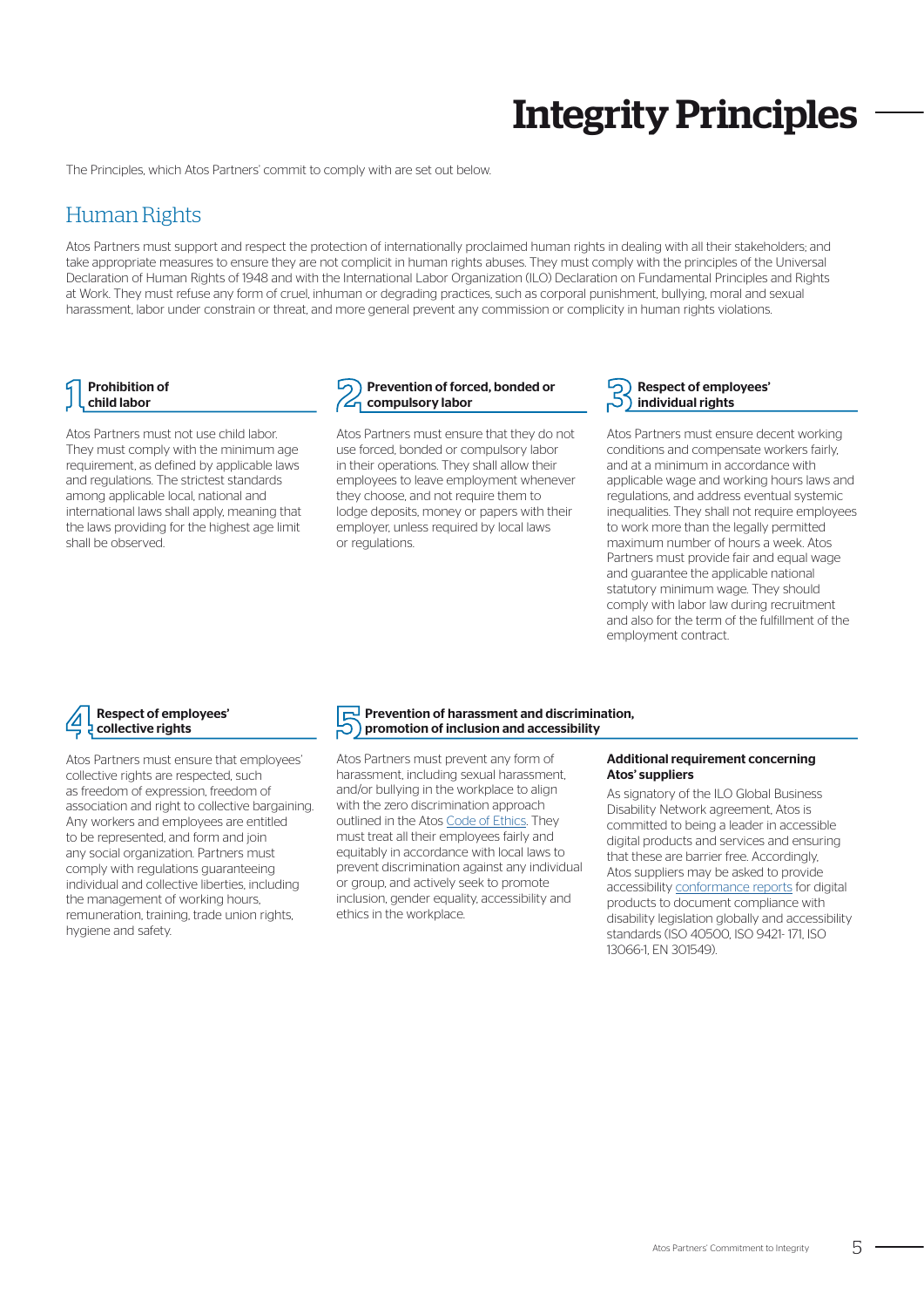# Integrity Principles

### Health and safety of individuals

Atos Partners must ensure staff operate in safe and healthy working conditions and environment, abiding by local laws and regulations, and respecting the health and well-being of its workforce. Partners should maintain the ability to monitor and apply changing health and safety legislation as well as complying with mandatory health and safety training. Atos Partners should have the necessary systems and structure in place to identify and mitigate health and safety risks as well as report and investigate incidents.

### Business integrity

Atos Partners must comply with the highest standards relating to business integrity.

#### Prohibition of corruption and bribery

Atos has a zero-tolerance approach to corruption. Therefore Atos Partners shall not take part in any form of corruption, bribery or influence peddling scheme, where they would, either directly or indirectly, (i) offer an undue benefit to a person in order for that person to improperly carry out or abstain from carrying out an act pertaining to his/ her functions, or misuse his/her influence to obtain a decision from a public authority to the advantage of the offeror, or (ii) accept an undue benefit in order for them to improperly carry out or abstain from carrying out an act pertaining to their functions or misuse their influence to obtain a decision from a public authority to the advantage of the offeror.

| S Fair competition |
|--------------------|

Atos Partners must comply with all applicable antitrust and competition laws wherever they do business. They undertake not to participate in any anti-competitive practices, not to collude with their competitors on prices, bid rigging, market allocation, or exchange any sensitive information. Partners in a dominant position shall not abuse it to eliminate competition, or to impose excessive or discriminatory commercial conditions.

It should be clearly stated that such prohibition equally applies:

- to both the active person (who offers the undue advantage) and the passive one (who accepts it), as they are both sanctionable, and irrespective of whether the passive person has solicited the benefit or not,
- in the private and public sector,
- to large, as well as small inducements (e.g. facilitation payments are prohibited), offered before or after the action or abstention of the passive person has occurred (i.e. as an incentive or a reward), directly or indirectly (e.g. to their relatives, spouses or family members).

### Protection of data and privacy

Atos Partners must comply with all applicable data protection laws and regulations, as well as with recommendations, guidelines and guidance issued by competent regulatory bodies, and take the appropriate measures to protect personal data and privacy of individuals, including when processing Atos employees' data.

### Compliance with sanctions and export control regulations

Atos Partners should comply with all applicable economic sanction and export control laws and regulations. They shall provide true, accurate and regularly updated information in relation to any export restrictions (U.S. contents, dual-use or military classification) affecting the products, software or technology provided to Atos. Where required, they shall obtain appropriate governmental authorizations to do so.

Atos Partners understand that for all matters pertaining to their relationship with Atos, they should not enter into any transactions with any country, person or entity with whom commercial transactions are forbidden under the United States or the European Union economic sanctions regulations.

### Conflict mineral regulations

In accordance with EU regulations on conflict minerals [\(2017/821\)](https://ec.europa.eu/trade/policy/in-focus/conflict-minerals-regulation/regulation-explained/index_en.htm) and [Section 1502 of the](https://www.globalwitness.org/en/campaigns/conflict-minerals/dodd-frank-act-section-1502/#:~:text=The%20%E2%80%9Cconflict%20minerals%E2%80%9D%20provision%E2%80%94,to%20report%20on%20their%20efforts)  [US Dodd Frank Act](https://www.globalwitness.org/en/campaigns/conflict-minerals/dodd-frank-act-section-1502/#:~:text=The%20%E2%80%9Cconflict%20minerals%E2%80%9D%20provision%E2%80%94,to%20report%20on%20their%20efforts) (further details being available [here](https://www.globalwitness.org/en/campaigns/conflict-minerals/dodd-frank-act-section-1502/#:~:text=The%20%E2%80%9Cconflict%20minerals%E2%80%9D%20provision%E2%80%94,to%20report%20on%20their%20efforts)), Atos Partners must not use minerals (tantalum, tin, gold, and tungsten) from conflict regions (e.g. Democratic Republic of Congo, Rwanda, Tanzania, Uganda, Zambia).

In order to do so, they must take the necessary steps to determine if their products contain conflict minerals, and if so, develop compliance due diligence processes in compliance with such regulations, and be in a position to provide evidence, such as Conflict Minerals Reporting Template (CMRT), to ensure that all products are responsibly manufactured.



Atos Partners must ensure to act professionally and appropriately towards Atos, its employees, its partners and clients, as well as their employees. Partners shall not disparage, nor write or say anything malicious, discriminatory or defamatory against Atos, its employees, partners, clients, and their employees. Atos does not tolerate disrespectful or unprofessional usage of social media.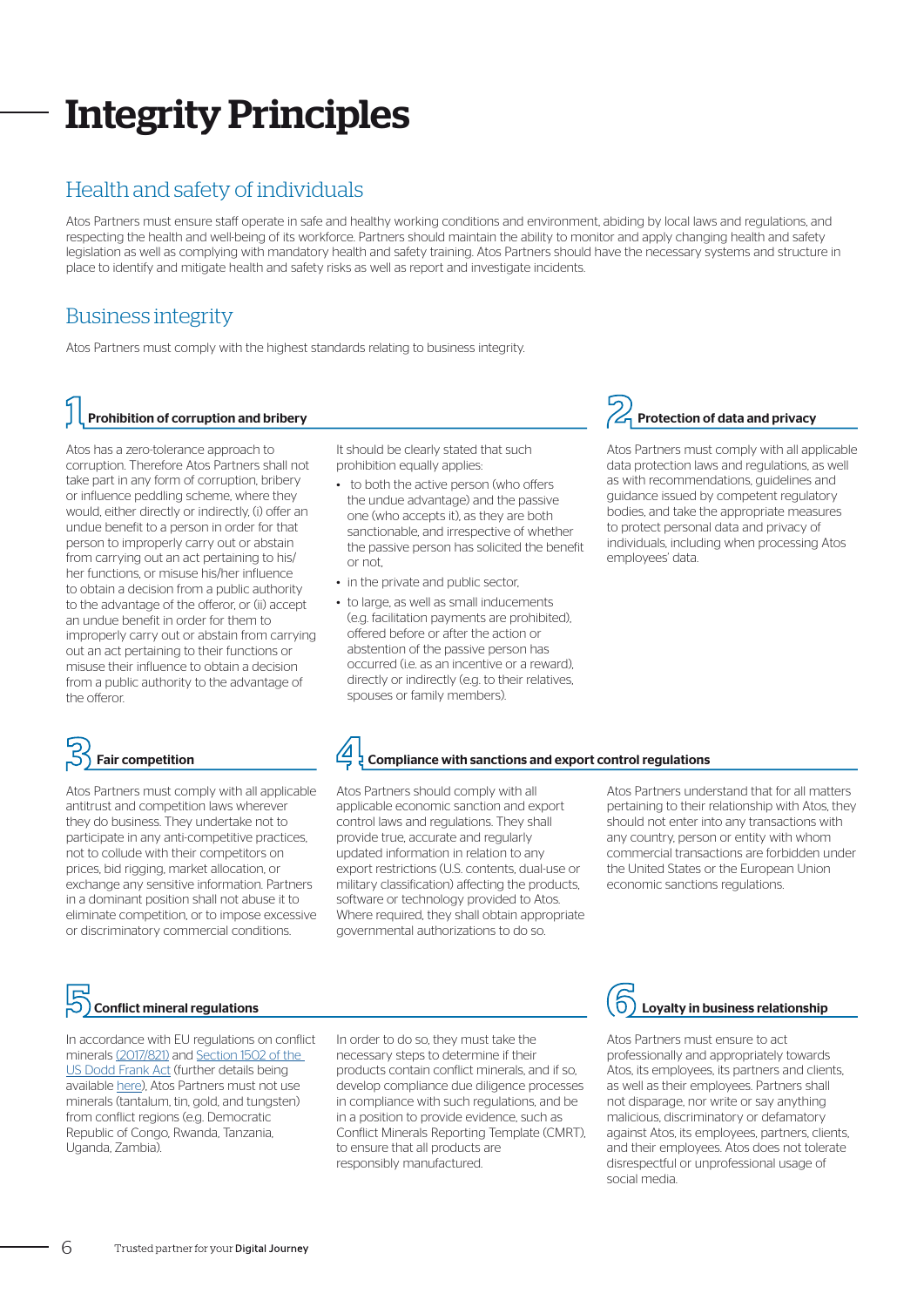# Integrity Principles

### Environment

According to Atos emissions reduction targets grounded in climate science through the Science Based Targets initiative (SBTi) on limiting global warming to 1.5°C above pre-industrial levels and the Net Zero ambitions by 2028, Atos is committed to minimizing the environmental impact of its activities worldwide, and expects its Partners to apply the same standards. Atos Partners must identify and comply with all regulations and other legal requirements relating to the environmental impacts of their activities. They should prevent pollution and climate change through the adoption of appropriate procedures and controls, and address the challenges such as energy, carbon emissions, waste, freight and travel both locally and globally.

#### Additional requirement concerning Atos' suppliers

As key stakeholders in Atos' ecosystem, Atos suppliers are further expected to always respect the [Atos Environmental Policy.](https://atos.net/wp-content/uploads/2020/09/atos-environmentalpolicy.pdf)

They should continuously develop and improve an environmental management system which minimizes their environmental impacts. They should identify, implement and monitor the necessary initiatives and action plans within their entities to steadily make progress with environmental challenges and reduce their impacts. For instance, commitments to improve energy efficiency, eco-design and renewable energy supply of the Partners can be asked by Atos. Also, management of carbon emissions is expected to be part of their environmental management system.

Atos is committed to become a Net Zero company by 2028 and this means to ensure its Partners are reporting, disclosing and managing their emissions in line with the Greenhouse Gas Protocol [\(GHG Protocol\).](https://ghgprotocol.org/)

Regarding the above requirements, Atos could ask its suppliers to have an environmental certification such as ISO 14001 and an energy certification such as ISO 50001, and to display their environmental policy. Atos can also ask to complete the EcoVadis assessment at Atos supplier's costs and consider joining initiatives, such as Carbon Disclosure Project [\(CDP\)](https://www.cdp.net/en/) or Science Based Target initiative [\(SBTi\)](https://sciencebasedtargets.org/companies-taking-action).

Atos suppliers shall lead their own suppliers to meet strict environmental standards and to continually work to evaluate and minimize its environmental impacts. They should ensure that the products and services they propose to Atos contribute to reduce its environmental impacts.

# Potential violations – Atos Group Alert System

Atos Partners undertake to inform Atos in a timely manner if at any given time they consider that there is a risk that they will no longer be able to comply with their commitment under this Atos Partners' Commitment to Integrity.



They further undertake to notify Atos without any delay in case of any potential violation, which would have already occurred, and to provide any information as reasonably requested by Atos on this matter.

In all circumstances, if Atos Partners' employees have any concern that a law, regulation, or any of the principles set out in the [Code of Ethics](https://atos365-my.sharepoint.com/personal/willem_loorbach_atos_net/Documents/Documents/Insert link to : https:/atos.net/wp-content/uploads/2021/04/atos-code-of-ethics-mar-2021.pdf) has been or is about to be breached, or in the event of a threat or serious prejudice to the general interest of Atos, they can report through the Atos Group Alert System which is available at groupcomplianceofficer@atos.net.

The individuals who raise the alert as well as the persons targeted by the alert shall benefit from the strictest confidentiality, subject to the intervention of a judicial authority. Anonymous reports are considered where this is permitted by local law.

Further information on Atos Group Alert System, notably on the data subject rights, can be found in the [Code of Ethics.](https://atos365-my.sharepoint.com/personal/willem_loorbach_atos_net/Documents/Documents/Insert link to : https:/atos.net/wp-content/uploads/2021/04/atos-code-of-ethics-mar-2021.pdf)